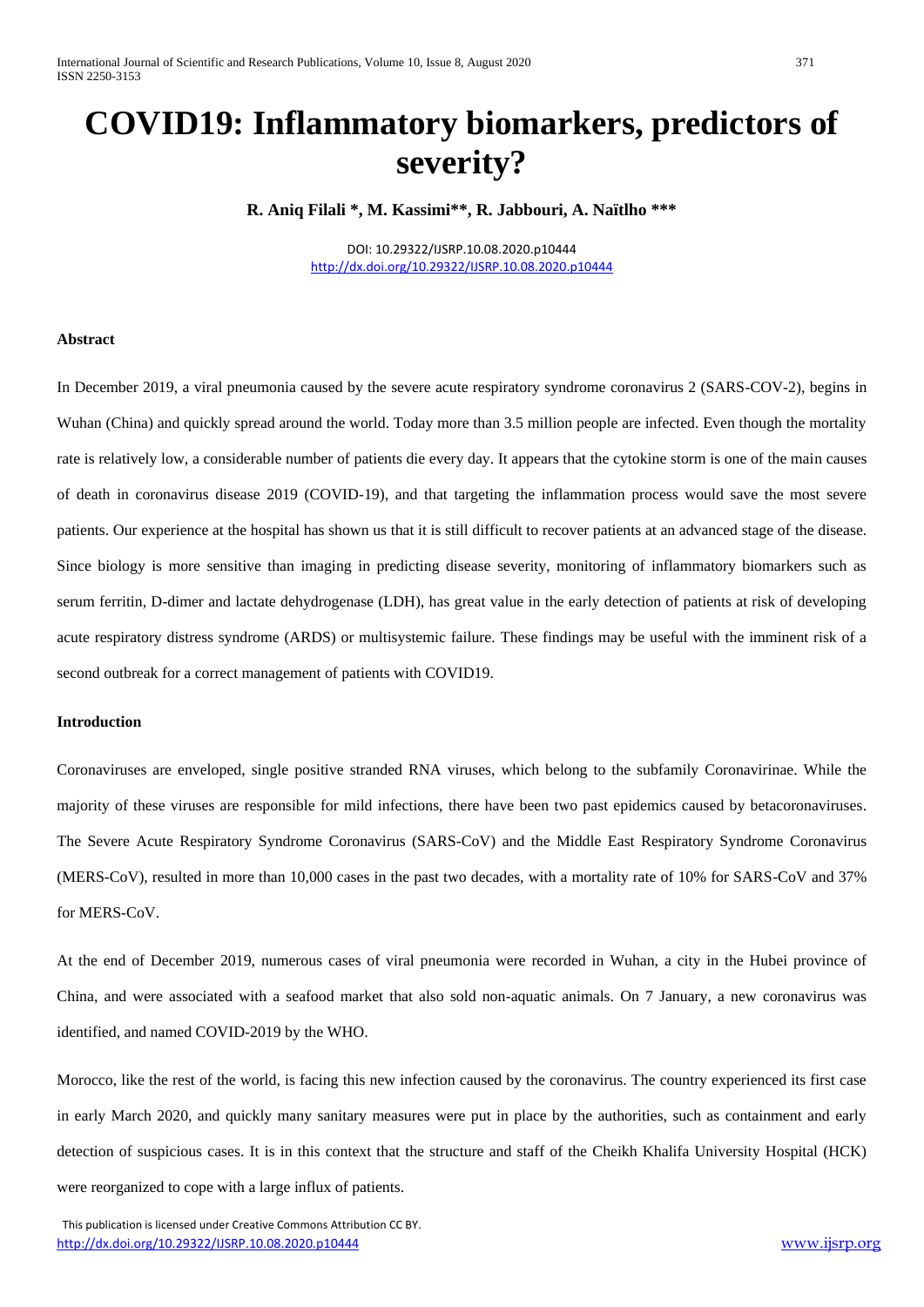The Internal Medicine team has been involved in the management of this health crisis, as it is a multifaceted pathology. While its tropism is primarily pulmonary, in some patients, other organs may also be affected, as a consequence of a systemic inflammatory reaction. It appears that the cytokine storm is one of the main causes of death in coronavirus disease 2019 (COVID-19), and that targeting the inflammation process would save the most severe patients.

Here we present an analysis of the temporal changes of inflammatory biomarkers during hospitalization in patients with COVID19, to highlight their interest in predicting the severity of the disease and in guiding therapeutic management.

# **Materials and methods**

# **Study design and participants**

This retrospective study was carried out in the internal department of the Cheikh Khalifa University Hospital in Casablanca from March 23th, 2020 to April 27th.

All patients diagnosed as having COVID-19according to WHO interim guidance, hospitalized at the HCK, dead or discharged; were enrolled in this study.

Patients hospitalized in COVID units with a positive chest computed tomography (CT) scan and a biological inflammatory syndrome but a negative real-time reverse-transcriptase-polymerase chain reaction (rRT-PCR), have been excluded.

#### **Data collection**

Patients admitted on suspicion of COVID-19 were routinely provided with an rRT-PCR treated by nasopharyngeal swab, a CT scan, and a revised and completed blood examination as per the new data in the literature. Some patients were transferred from other hospitals and benefited from some of these examinations on an outpatient basis.

Routine blood examinations included blood count, C Reactive Protein (CRP), LDH, serum ferritin, D-dimer, kidney and liver function, and myocardial enzymes.

Epidemiological, demographic, clinical, laboratory, treatment, and outcome data were extracted from electronic medical records using a standardized data collection form.

Missing data were retrieved from the physical records recovered from archives.

#### **Statistical analysis**

We used the IBM SPSS statistics software for the statistical analysis of our data and to explore the biological risk factors associated with death during hospitalization.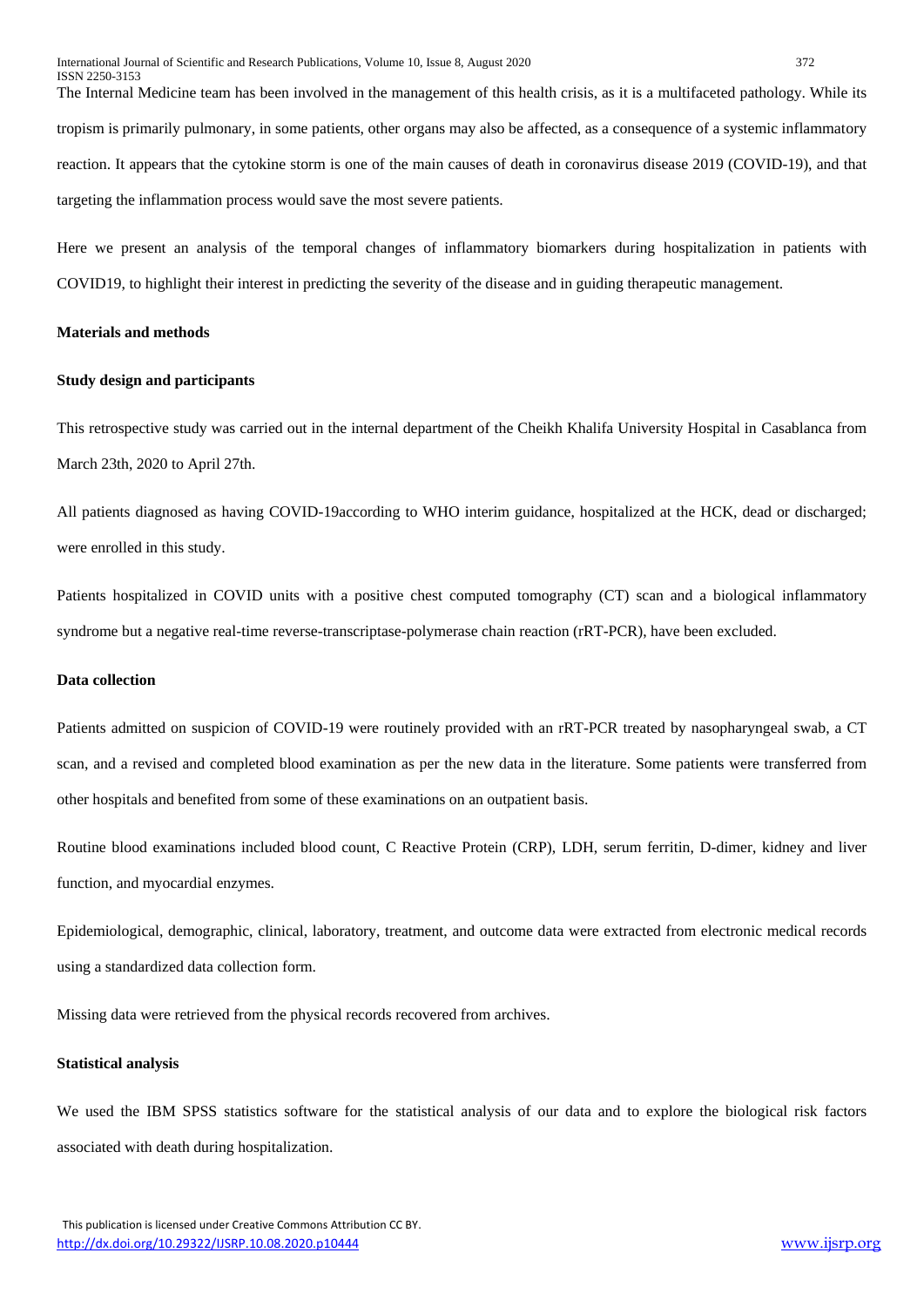Qualitative variables were expressed in headcount and percentage, and quantitative variables were expressed in mean and standard deviation.

The student T-test was used to compare two means. The significance level was set at  $p<0.05$ .

#### **Results**

Out of 631 patients tested before April 27, 2020, 146 were confirmed positive and were hospitalized in HCK's COVID units. The median age was 49.16 years, ranging from 5 to 84 years, and males were more frequently affected (59%). Comorbidities existed in 91 of the patients, hypertension being the most common, followed by diabetes. 71.9% of patients had non-severe forms (mild and moderate) versus 28.1% severe (severe and critical). The most common symptoms on admission were cough and fever. The majority of patients received first-line treatment (Plaquenil-Azythromicine combination), unless contraindicated (4 cases). Antivirals (Lopinavir / Ritonavir) were administered to 11 patients, including 6 in the intensive care unit. Tocilizumab (a blocker of IL-6R) was also used in the intensive care unit in 5 patients.

We recorded 14 deaths. These deaths were the consequence of complications such as acute respiratory distress syndrome (ARDS), septic shock, heart failure or multisystemic failure *(Figure 1).*



## *Figure 1:* **Status of patients in intensive care units, and main complications leading to the 14 deaths**

ARDS: acute respiratory distress syndrome

ARF: acute renal failure

It is important to note that patients admitted to the intensive care unit had elevated white blood cell and neutrophil counts, lymphopenia, and increases in CRP, D-dimer, ferritin and LDH. If we look at the group of deceased patients, we see that all these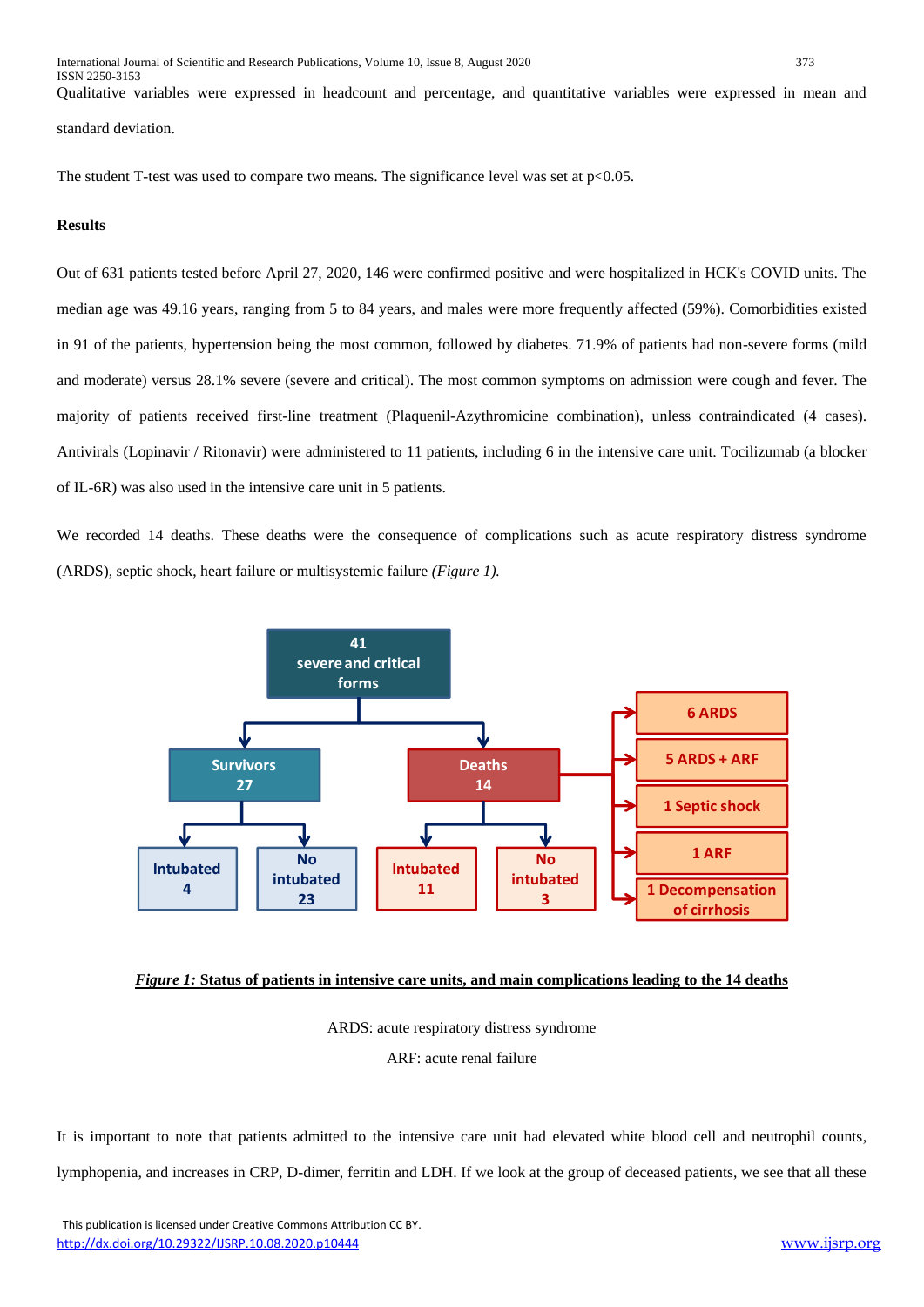parameters are disturbed and are accompanied at the last check-ups by the installation of cytolysis, acute renal failure and an

increase in troponins, the signature of multisystem failure *(Figure 2).*

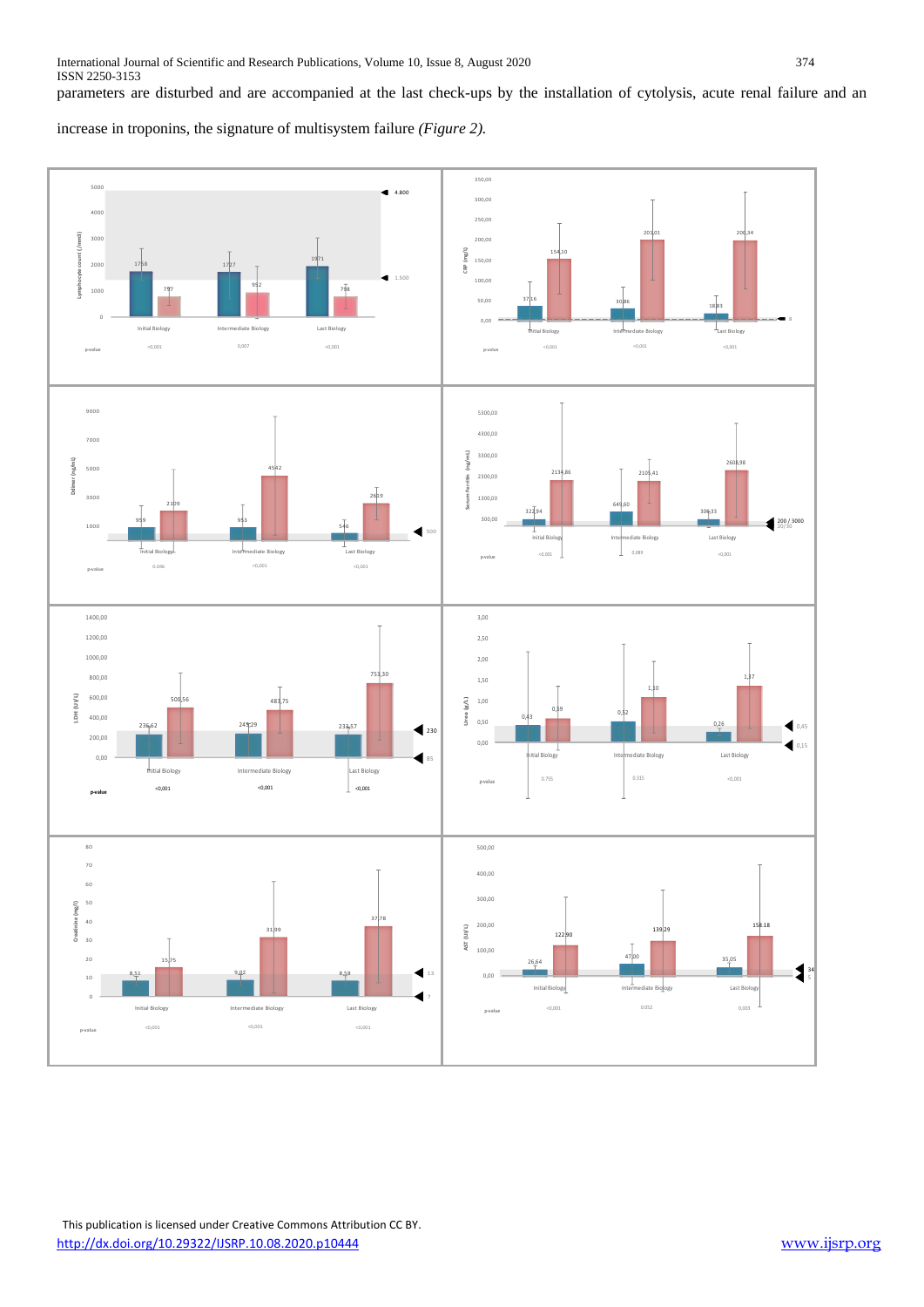International Journal of Scientific and Research Publications, Volume 10, Issue 8, August 2020 375 ISSN 2250-3153



# *Figure 2:* **Temporal changes in laboratory markers in COVID-19 patients**

The markers were tracked from the first day of the patients' hospitalization. We evaluated their temporal changes, based on three blood examinations: initial, intermediate and last one. Differences between survivors and non-survivors were significant from illness onset.

These biological perturbations highlight the existence of systemic inflammation downstream of the infection, and reflect the transformation of the infectious disease into a potentially fatal systemic inflammatory disease.

# **Discussion**

Our results seem to agree with the literature. Zhou et al [1], in a retrospective cohort study identified several risk factors for death in patients with COVID-19 who were hospitalized in Wuhan, like older age, comorbidities, SOFA score, higher rates of D-dimer (1 μg/ml), but also elevated levels of ferritin, LDH, IL6, cardiac troponins, and lymphopenia. The elevation of the inflammatory biomarkers would indicate the transition from infectious to systemic disease.

There are two overlapping pathological phenomena, the first is triggered by the virus, and the second is an inflammatory response of the host. In all individuals regardless of age or comorbidities, the disease tends to present these two phases, although at different levels of severity.

The better understanding of the pathophysiology of SARS-COV2 [2; 3; 4], has allowed us to consider the use of immunosuppressants in COVID-19 in addition to anti-viral therapy [5; 6]. Indeed, this infection reminds us of certain vasculitis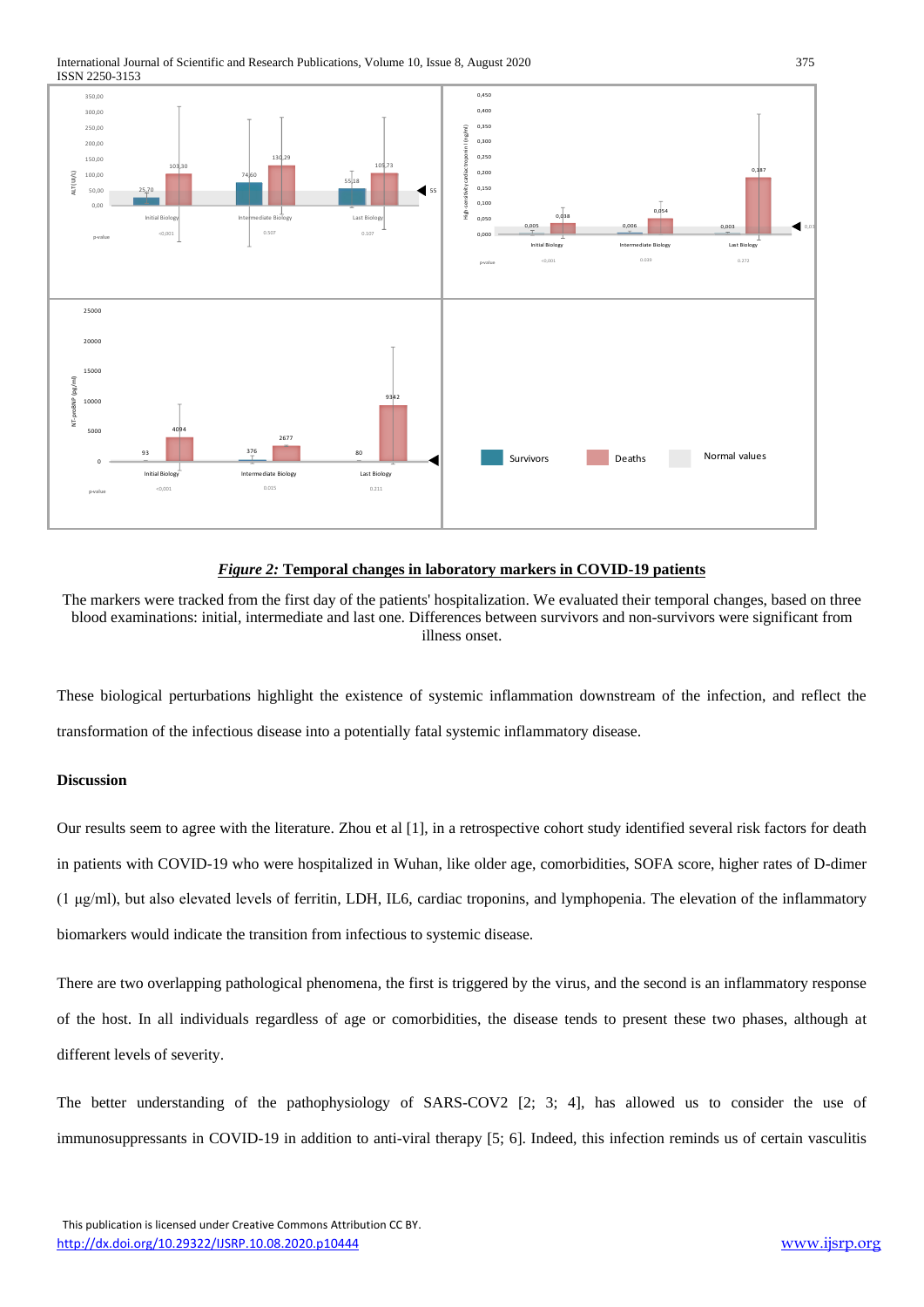whose etiopathogeny involves certain viruses such as HCV or HBV, and where it is important to target inflammatory events downstream of the infection.

The problem we faced was to know at witch stage of the disease this therapeutic approach should be used. If high-dose corticosteroid therapy has been administered systematically in patients with a persistent elevation of ferritinemia, LDH or DDimer, Tocilizumab (anti-IL6) could only be used in 5 patients in intensive care at the intubation-ventilation stage and the results were disappointing as we recorded 4 deaths.

It is therefore essential from a practical point of view to establish a clearer course of action, based on the monitoring of severity factors and essentially the biological ones which reflect the onset of the systemic inflammatory syndrome responsible in certain patients for respiratory distress or even multi-organ failure. The superiority of biology over imaging in the prediction of severity has been noted. If CT seems to be more sensitive than viral DNA search by RT-PCR for COVID-19 diagnosis [7; 8]; there is no clinical-radiological correlation. In fact, subjects with few symptoms may have CT abnormalities similar to those of patients with more severe forms of the disease *(Figure 3).*



*Figure 3:* **CT scan with CORADS 5 in patients with mild form of COVID-19**

Axial CT images without intravenous contrast corresponding to a CORADS 5, of a 57 years old woman (A) and a 55 years old man (B) who presented a mild form of the disease. The scan showed bilateral peripheral areas of GGO (Ground glass opacities).

It is very high level of suspicion for pulmonary involvement by COVID-19.

The clinical-therapeutic classification proposed by Siddiqi et Mehra [9], seems to be the most appropriate in practice. This classification distinguishes three degrees of severity in patients with COVID19, corresponding to distinct clinical and biological conditions, each involving specific therapeutic management.

The first stage occurs at the time of inoculation of the virus responsible for the onset of the disease. SARS-COV-2 binds to the

angiotensin converting enzyme 2 (ACE2) receptor located predominantly in the alveoli (pneumocytes 2) and multiplies in the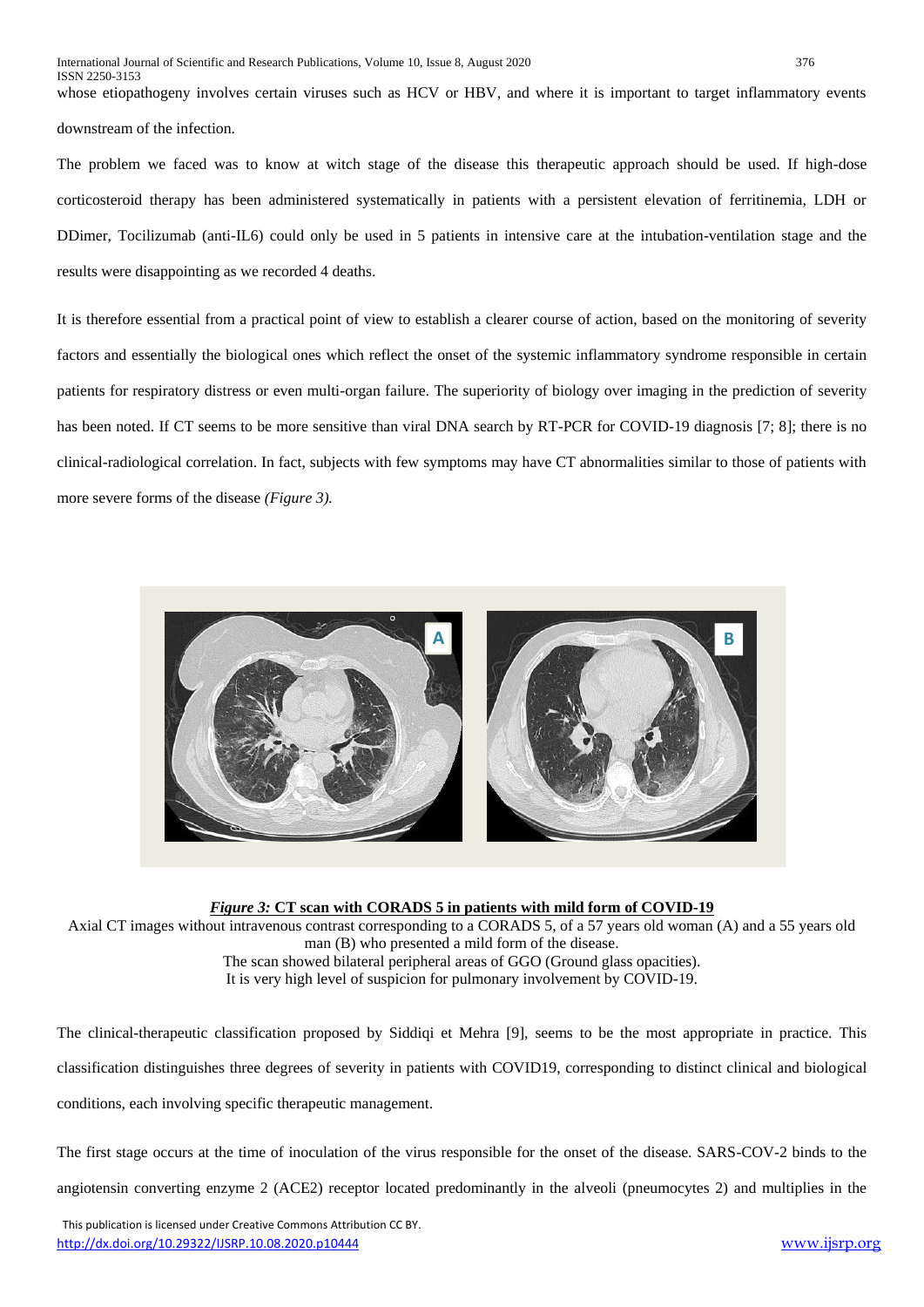lungs during the incubation period [10]. Patients, who limit the infection to this stage, have mild clinical symptoms and make a remarkable recovery. Antiviral treatment at this stage allows accelerated control of viremia.

This is followed by the stage where lung disease is established as a result of the multiplication of the virus and the localized inflammation it causes. Clinically, this translates into a viral pneumonia with cough, fever and in some cases dyspnea. It is generally at this stage that the radiological abnormalities can be assessed, particularly in the thoracic CT scan. Markers of inflammation may be increased, but usually only moderately. If patients develop hypoxia or a significant increase in the inflammatory syndrome, anti-inflammatory therapy may be used to slow the progression of patients to mechanical ventilation.

Only a minority of patients experience the 3rd stage, which is characterized by the development of cytokine release syndrome (CRS), which is a hyper-inflammatory syndrome characterized by fulminant and potentially fatal hypercytokineemia [11]. If the dosage of interleukins like IL6 who plays an important role in CRS could not be performed, we observed an accentuation of lymphopenia, which reflects a massive recruitment of T lymphocytes; or a significant increase in inflammatory biomarkers such as CRP, LDH, Ferritin and Ddimers. In addition to alveolar cells, ACE2, the receptor for SARS-COV-2 is expressed on vascular endothelial cells which would explain the involvement of other organs, as in systemic vasculitis. Anti-inflammatory therapy is then required to reduce systemic inflammation before it leads to multisystemic failure. High-dose corticosteroid therapy and Tocilizumab (anti-IL6) are then recommended [12]. The increase in D-dimers reflects an alteration in blood coagulability. Indeed, patients end up presenting numerous microthrombi disseminated in the organism probably responsible for the multivisceral failure. As for the ARDS, it is probably the consequence of a pulmonary intravascular coagulopathy (PIC). It would seem that in the context of this systemic hyperinflammation, patients would develop antiphopholipid Antibodies [13]. If an anticoagulant propilaxy is systematically administered to all patients as soon as they are hospitalized, it is essential to associate in this minority of patients a Low-molecular-weight heparin (LMWH) at a curative dose.

Our experience has shown us that despite the use of this therapeutic arsenal, the prognosis remains very engaged and patient recovery is complicated. However, it suggests that the deployment of these therapies should be earlier, hence the interest in monitoring inflammatory biomarkers to help us detect candidate patients in time [14], avoid their hospitalization in intensive care units where the mortality rate is high [15].

The major limitation of this study was that not all laboratory tests were done in all patients, given that the guidelines were not initially clearly defined.

#### **Conclusion**

Inflammatory biomarkers could therefore be reliable predictive factors for the detection of potentially serious patients, in order to adapt their therapeutic management and improve their prognosis.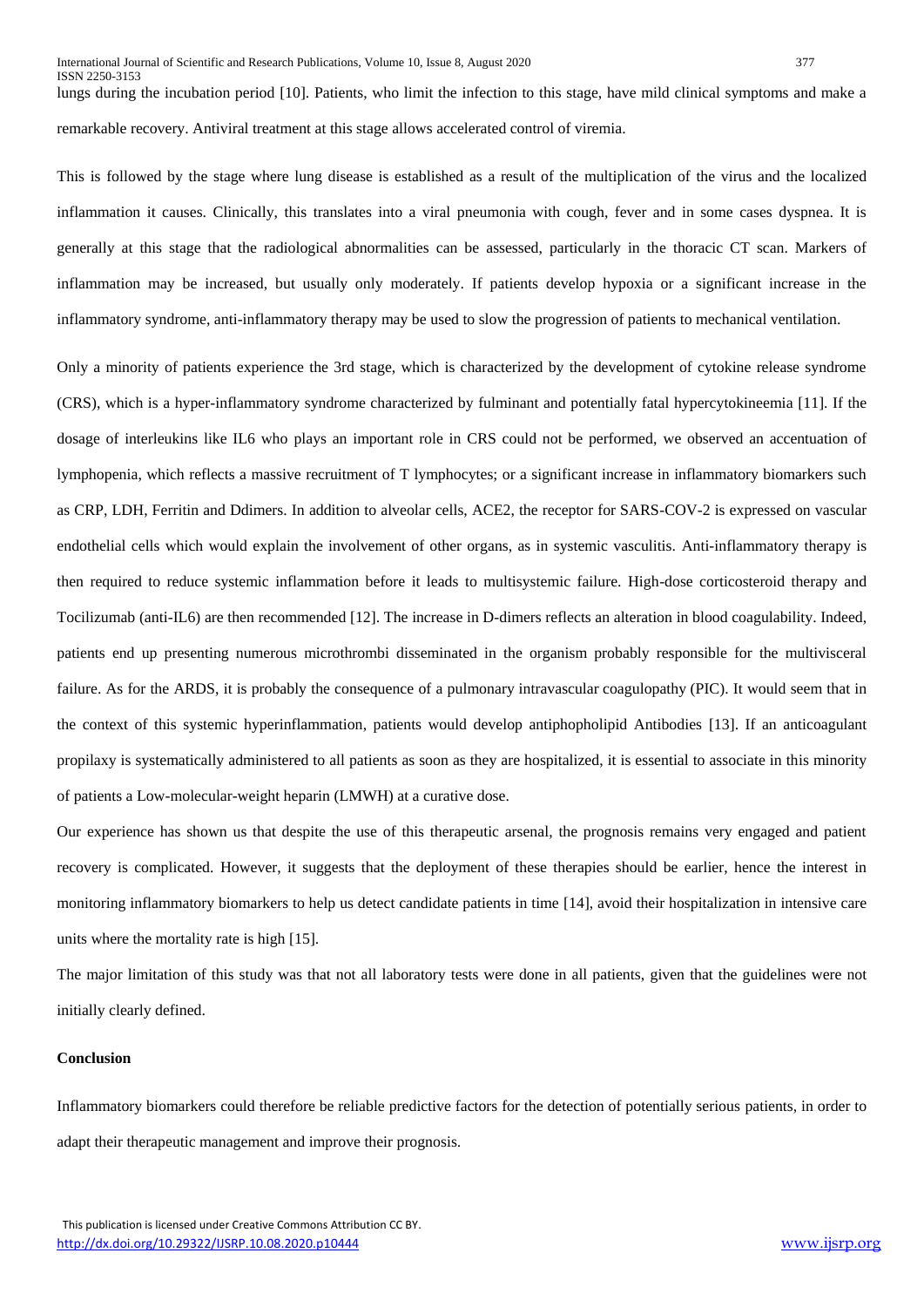International Journal of Scientific and Research Publications, Volume 10, Issue 8, August 2020 378 ISSN 2250-3153 Targeted drug therapy against the virus is most promising when applied early in the course of the disease, but its usefulness at an advanced stage is questionable. The use of anti-inflammatory therapy too early may not be necessary and may even promote viral replication, but it is essential in the systemic inflammatory stage to slow the onset of ARDS and multisystemic failure.

#### **Declarations**

This research did not receive any funding.

This study was approved by the Ethics committee of Cheikh Khalifa Hospital.

We declare no conflict of interest.

## **References**

[1] F. Zhou, T. Yu, R. Du, G. Fan, Y. Liu, Z. Liu, et al. Clinical course and risk factors for mortality of adult inpatients with COVID-19 in Wuhan, China: a retrospective cohort study. Lancet 2020; 395: 1054–62, https://doi.org/10.1016/

[2] E. De Wit, [N. van Doremalen,](https://pubmed.ncbi.nlm.nih.gov/?term=van+Doremalen+N&cauthor_id=27344959) [D. Falzarano](https://pubmed.ncbi.nlm.nih.gov/?term=Falzarano+D&cauthor_id=27344959) , [V. J Munster.](https://pubmed.ncbi.nlm.nih.gov/?term=Munster+VJ&cauthor_id=27344959) SARS and MERS: recent insights into emerging coronaviruses. Nat Rev Microbiol (2016), doi: 10.1038/nrmicro.2016.81

[3] L. Mousavizadeh and Sorayya Ghasemi. **Genotype and phenotype of COVID-19: Their roles in pathogenesis.** Journal of Microbiology, Immunology and Infection,<https://doi.org/10.1016/j.jmii.2020.03.022>

[4] Rothan and Byrareddy, 2020. H.A. Rothan and S.N. Byrareddy. **The epidemiology and pathogenesis of coronavirus disease (COVID-19) outbreak.** Journal of Autoimmunity (2020),<https://doi.org/10.1016/j.jaut.2020.102433>

[5] W. Zhang, Y. Zhao, F. Zhang, Q. Wang, T. Li, Z. Liu, et al. **The use of anti-inflammatory drugs in the treatment of people with severe coronavirus disease 2019 (COVID-19): The experience of clinical immunologists from China.** Clinical Immunology (2019), https://doi.org/10.1016/j.clim.2020.108393

[6] D. Marotto, P. Sarzi-Puttini. **What is the role of rheumatologists in the era of COVID-19?** Autoimmunity Reviews (2020), <https://doi.org/10.1016/j.autrev.2020.102539>

[7] X. Xie, Z. Zhong , W. Zhao, C. Zheng, F. Wang F, J. Liu . **Chest CT for Typical 2019-nCoV Pneumonia: Relationship to Negative RT-PCR Testing.** Radiology (2020)

[8] T. Ai, Z. Yang, H. Hou, et al. **Correlation of Chest CT and RT-PCR Testing in Coronavirus Disease 2019 (COVID19) in China: A Report of 1014 Cases.** Radiology (2020)

[9] HK Siddiqi, MR Mehra. **COVID-19 Illness in Native and Immunosuppressed States: A Clinical-Therapeutic Staging Proposal.** Journal of Heart and Lung transplantation (2020). Doi:10.1016/j.healun.2020.03.012